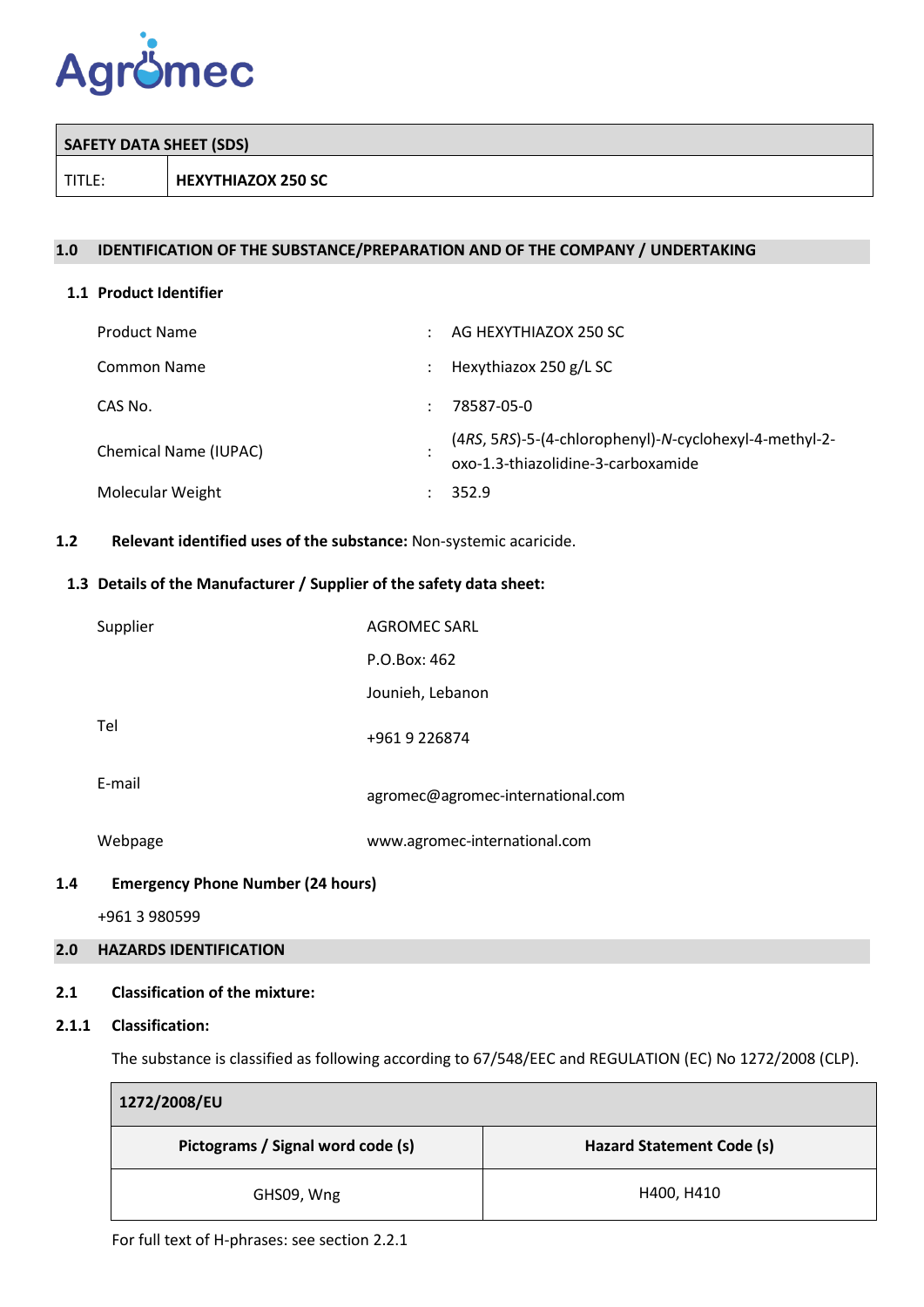

| 67/548/EEC (DSD)                                   |                  |                  |  |  |  |  |
|----------------------------------------------------|------------------|------------------|--|--|--|--|
| <b>Classification and Indication of Danger (s)</b> | <b>R-Phrases</b> | <b>S-Phrases</b> |  |  |  |  |
| Ν                                                  | R 50/53          | S 60/61          |  |  |  |  |

For full text of R-phrases and S-phrases: see section 2.2.2

### **2.1.2 The most important adverse effects**

The most important adverse human health effects: Health Hazards: harmful if swallowed or if inhaled, may cause irritation by skin contact.

The most important adverse environmental effects: very toxic to aquatic organisms, with long lasting effects in the aquatic environment.

# **2.1.3 According to 1272/2008/EU REGULATION**

Pictograms / Signal word code (s)



| Hazard Statement code (s) |         |                                                      |
|---------------------------|---------|------------------------------------------------------|
| H <sub>228</sub>          | $\cdot$ | Flammable solid.                                     |
| H <sub>302</sub>          |         | Harmful if swallowed                                 |
| H311                      |         | Toxic in contact with skin                           |
| H315                      |         | Causes skin irritation                               |
| H318                      |         | Causes serious eye damage                            |
| H335                      |         | May cause respiratory irritation                     |
| H400                      |         | Very toxic to aquatic life                           |
| H410                      | :       | Very toxic to aquatic life with long lasting effects |
|                           |         |                                                      |

# **2.1.4 According to 67/548/EEC REGULATION**

Indication (s) of Danger :



F - Flammable Xn – Harmful





N – Dangerous for the environment



C - Corrosive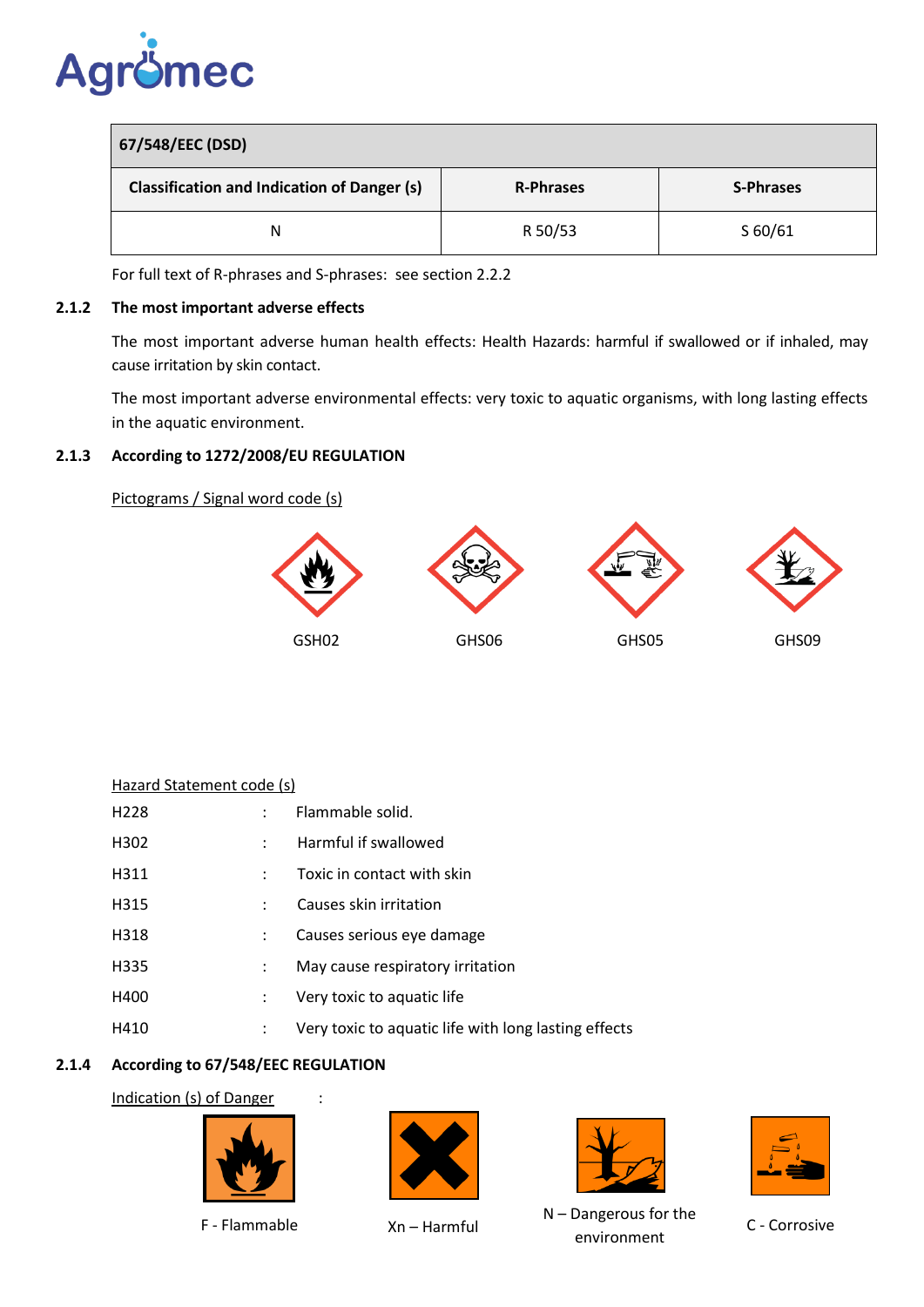

#### Risk phrases

| R 11           |   | <b>Highly Flammable</b>                                                                            |
|----------------|---|----------------------------------------------------------------------------------------------------|
| R 21/22        |   | Harmful by inhalation and in contact with skin.                                                    |
| R 50/53        |   | Very Toxic to aquatic organisms, may cause long-term adverse effects in the aquatic<br>environment |
| R 37/38        |   | Irritating to eyes and skin                                                                        |
| R 41           | ÷ | Risk of serious damage to eyes                                                                     |
| Safety phrases |   |                                                                                                    |

| S 60/61 | This material and its container must be disposed of as hazardous waste /Avoid |
|---------|-------------------------------------------------------------------------------|
|         | release to the environment. Refer to special instructions/Safety data sheets. |

## **2.2 Other hazards**

Specific concentration Limits and M factors (for active substance): N/A

## **3.0 COMPOSITION/INFORMATION ON INGREDIENTS**

| <b>Substance Name / CAS No</b> | % w/v | <b>Risk and Safety</b><br><b>Phrases</b> | Hazard<br>Symbol | <b>Hazard</b><br>Pictograms | <b>Hazard</b><br><b>Statements</b><br>(1272/2008/EC) |  |
|--------------------------------|-------|------------------------------------------|------------------|-----------------------------|------------------------------------------------------|--|
|                                |       | (67/548/EEC)                             | (67/548/EEC)     | (1272/2008/EC)              |                                                      |  |
| Hexythiazox / 78587-05-0       | 25    | R 50/53                                  | N                | GHS09                       | H400, H410                                           |  |
|                                |       | $S$ 60, 61                               |                  |                             |                                                      |  |
| Inert materials                | to    |                                          |                  |                             |                                                      |  |
|                                | 100%  |                                          |                  |                             |                                                      |  |

#### **4.0 FIRST AID MEASURES**

## **4.1 Description of first aid measures**

## **4.1.1 General information**

Consult a physician. Show this safety data sheet to the doctor in attendance.

## **4.1.2 In case of inhalation**

If breathed in, move person into fresh air. If not breathing, give artificial respiration. Consult a physician.

## **4.1.3 In case of skin contact**

Wash off with soap and plenty of water. Consult a physician.

#### **4.1.4 In case of eyes contact**

Flush eyes with water as a precaution.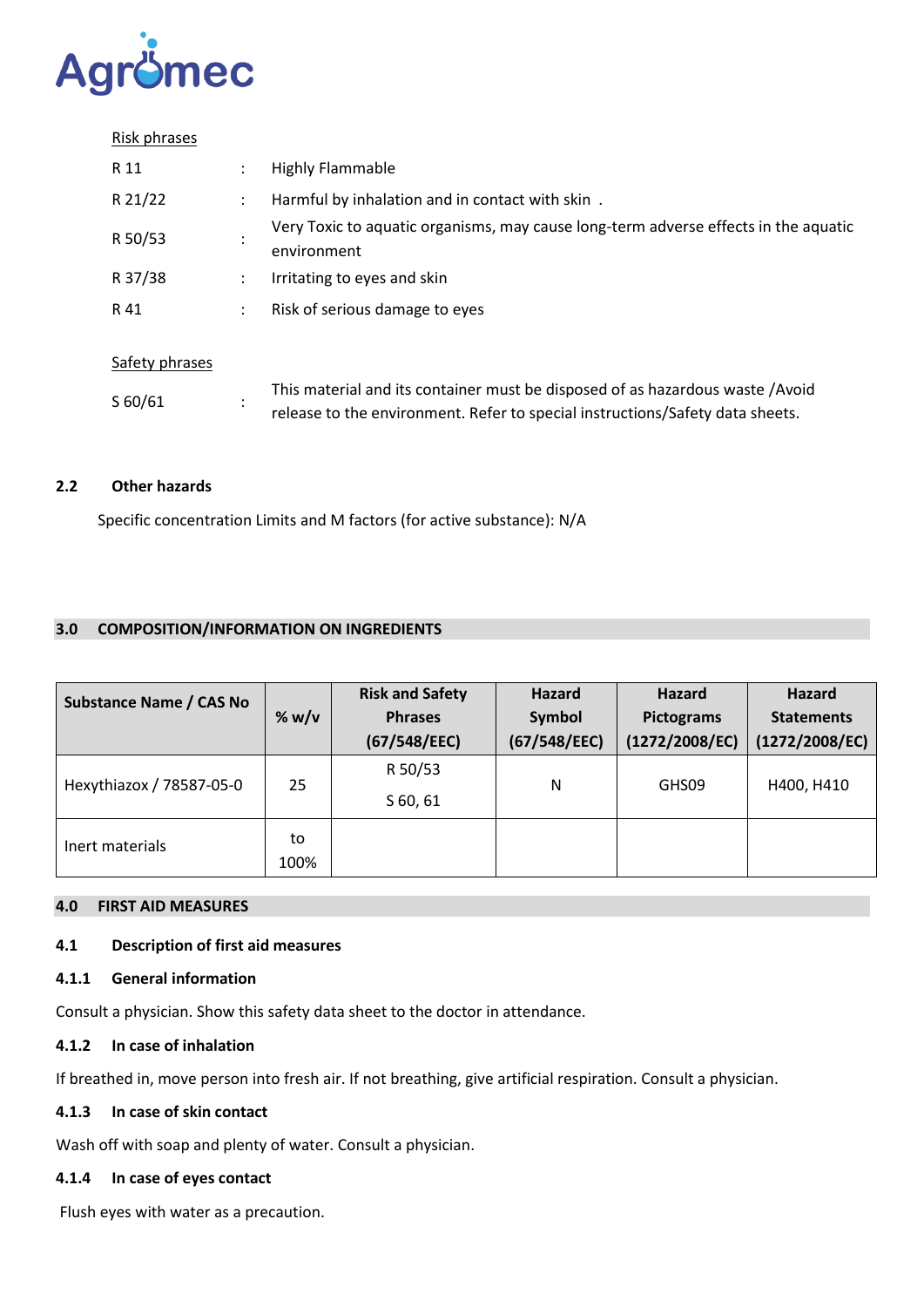

### **4.1.5 In case of ingestion**

Never give anything by mouth to an unconscious person. Rinse mouth with water. Consult a physician.

### **4.1.6 Note to physician**

No specific antidote. Treat symptomatically.

### **4.2 Most important symptoms and effects, both acute and delayed :**

The most important adverse human health effects: Health Hazards: harmful if swallowed or if inhaled, may cause irritation by skin contact

#### **5.0 FIRE – FIGHTING MEASURES**

#### **5.1 Extinguishing media**

Suitable extinguishing media : CO2, water, foam, dry chemical powder or spray.

### **5.2 Special hazards arising from the substance or mixture**

| Hazardous combustion products | Combustion or thermal combustion will evolve toxic and irritant |
|-------------------------------|-----------------------------------------------------------------|
|                               | vapors                                                          |

#### **5.3 Advice for fire-fighters**

Move containers from fire area if possible. Fight fire from maximum distance. Stay away from storage tank ends. Contain fire control water for later disposal. Do not scatter material, extinguish only if flow can be stopped. Use flooding amounts of water as a fog, solid streams may be ineffective. Cool containers with flooding amounts of water as far a distance as possible. Use water spray to absorb toxic vapours. Avoid breathing toxic vapours. Keep upwind. Consider evacuation of downwind area if material is leaking.

### **5.4 Fire and Explosion Hazards:**

Fire may produce irritating or poisonous vapours mists or other products of combustion. Fire fighters and others that may be exposed should wear full protective clothing and self-contained breathing apparatus.

## **6.0 ACCIDENTAL RELEASE MEASURES**

### **6.1 Personal precautions, protective equipment and emergency procedures**

#### **6.1.1 Personal precautions**

Appropriate protective equipment must be worn when handling a spill of this material. Remove all contaminated clothing promptly. Wash all exposed skin areas with soap and water immediately after exposure. Thoroughly launder clothing before reuse. Do not take clothing home to be laundered**.**

#### **6.2 Environmental precautions**

Do not discharge into drains or rivers. Do not allow to enter soil, waterways or waste water canal. Do not contaminate surface or ground water by cleaning equipment or disposal of wastes, including equipment wash water. Apply this product as specified on the label. When the product contaminates public waters, inform appropriate authorities immediately in accordance with local regulations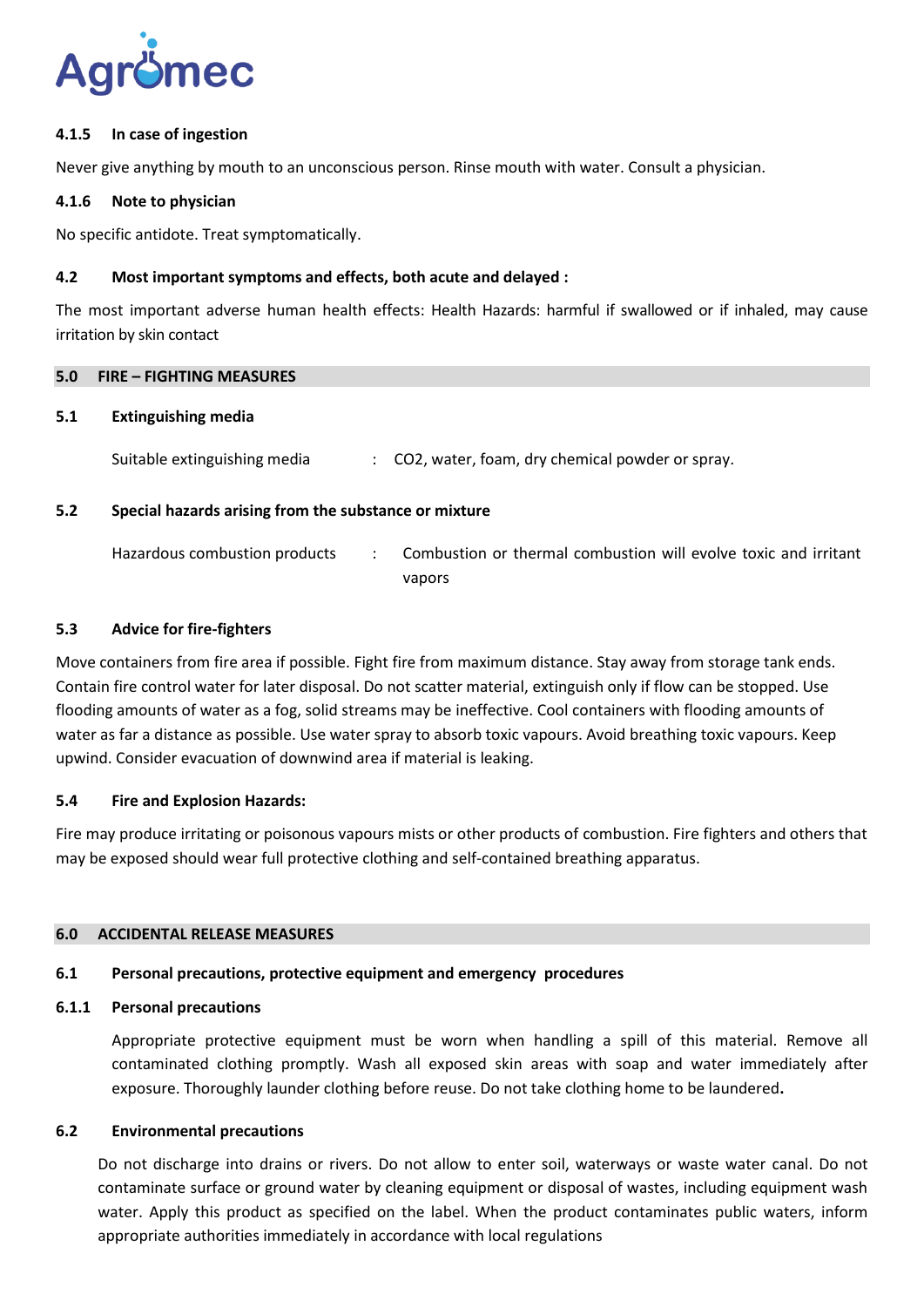

### **6.3 Methods and material for containment and cleaning up**

Keep spectators away. Avoid breathing vapor. Absorb spilled material with sawdust, clay, etc. and transfer to suitable containers for recovery or disposal. Keep dust to a minimum.

#### **6.3.1 Other information**

N/A

#### **6.4 Reference to other sections**

See Section 7 for information on safe handling.

See Section 8 for information on personal protection equipment.

See Section 13 for information on disposal.

#### **6.5 Additional information**

N/A

## **7.0 HANDLING AND STORAGE**

#### **7.1 Precautions for safe handling**

#### **7.1.1 Protective measures**

Harmful by skin or eye contact, inhalation or ingestion. Avoid contact with eyes and skin, and inhalation of dust. Use with adequate ventilation. Wash hands before eating, drinking, chewing gum, smoking, or using the toilet. Operators should change and wash clothing daily. Remove clothing immediately if the insecticide gets inside. Then wash skin thoroughly using a non-abrasive soap and put on clean clothing. Do not apply directly to areas where surface water is present, or to intertidal areas below the mean high water mark. Water used to clean equipment must be disposed of correctly to avoid contamination. Protect against physical damage. Use non-sparking type tools and equipment, including explosion proof ventilation. Do not contaminate lakes, streams, and ponds.

### **7.1.2 Advice on general occupational by hygiene**

 Avoid contact with eyes, skin or clothing. Do not breathe spray mist. When using, do not eat, drink, or smoke. Wash hands and exposed skin before meals and afterwork. Wash out container thoroughly and dispose of safely.

### **7.2 Conditions for safe storage, including any incompatibilities**

Technical measures and storage conditions : Store in a closed, original container in a dry, cool covered warehouse in original, well-labelled containers. Keep containers tightly closed. Store away from food, feedstuffs, fertilisers, seed and agricultural chemicals. Keep away from children and animals. Keep away from heat & sources of ignition. Keep away from combustible material. Keep in an area equipped with sprinklers. No smoking. Local regulations should be complied with.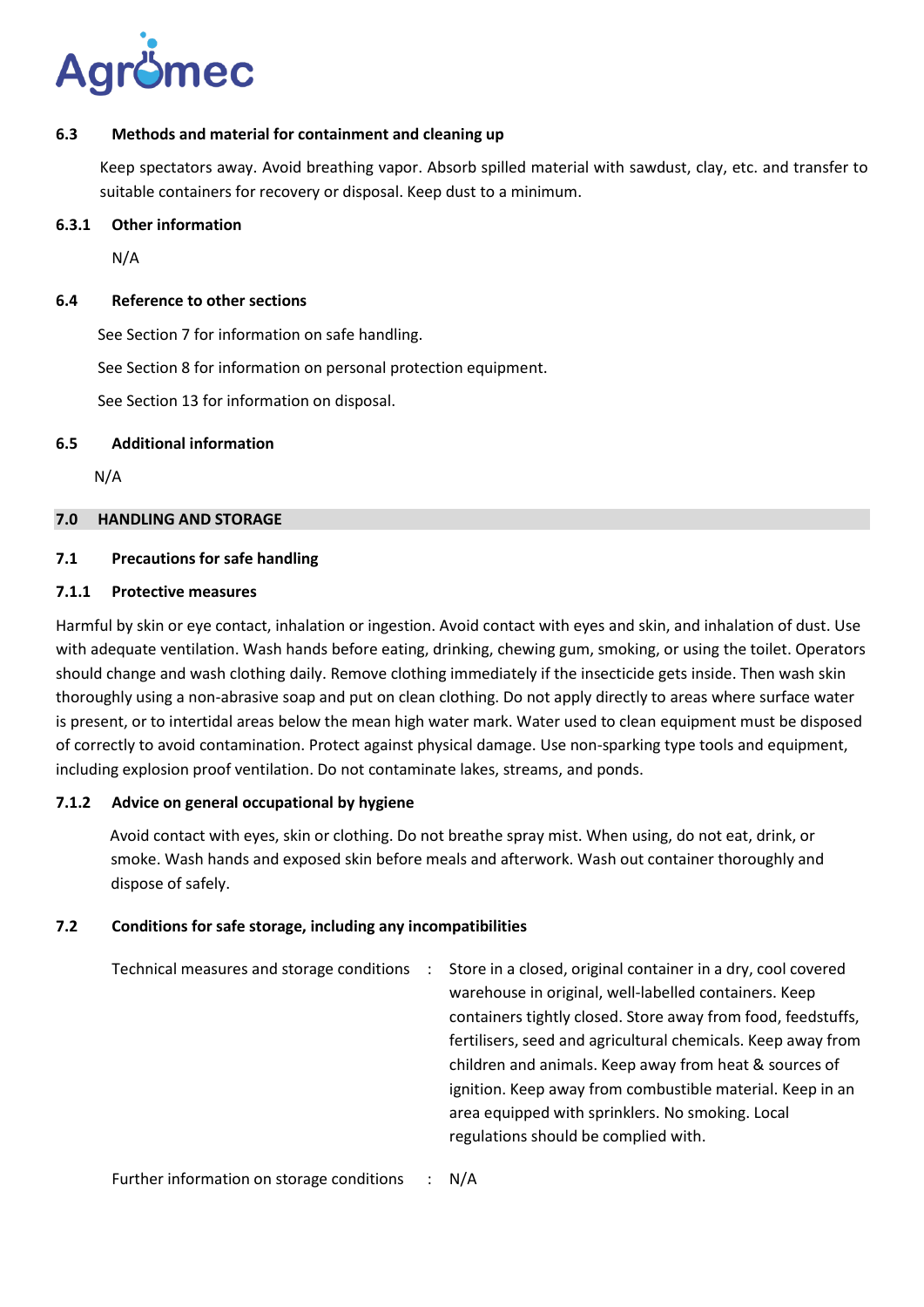

#### **8.0 EXPOSURE CONTROL/PERSONAL PROTECTION**

#### **8.1 Control parameters**

### **8.1.1 Occupational exposure limits**

Containment and/or segregation is the most reliable technical protection measure if exposure cannot be eliminated. The extent of these protection measures depends on the actual risks in use. If airborne mists or vapours are generated, use local exhaust ventilation controls. Assess exposure and use any additional measures to keep airborne levels below any relevant exposure limit. Where necessary, seek additional occupational hygiene advice.

### **8.1.2 Additional exposure limits under the conditions of use: N/A**

### **8.2 Exposure controls**

### **8.2.1 Appropriate engineering controls**

Ensure that control systems are properly designed and maintained. Comply with occupational safety, environmental, fire and other applicable regulations. If engineering controls and work practices are not effective in controlling exposure to this material, then wear suitable personal protective equipment including approved respiratory protection.

### **8.2.2 Personal protection equipment**

An approved respirator suitable for protection from dusts and mists of pesticides is required. Limitations of respirator use specified by the approving agency and the manufacturer must be observed.

### **8.2.3 Eye / Face protection**

The use of safety goggles is recommended. Emergency eyewash: Where there is any possibility that an employee's eyes may be exposed to this substance, the employer should provide an eye wash fountain or appropriate alternative within the immediate work area for emergency use.

### **8.2.4 Skin Protection**

Employee must wear appropriate protective (impervious) clothing and equipment to prevent skin contact with the substance. Employee must wear appropriate synthetic protective gloves to prevent contact with this substance.

### **8.2.5 Respiratory protection**

Ensure good ventilation. For maximum protection, wear a supplied air, full-facepiece respirator, airlined hood, or full-facepiece self-contained breathing apparatus.

### **8.2.6 Other information**

Follow all label instructions. Train employees in safe use of the product. Follow manufacturer's instructions for cleaning/maintaining personal protection equipment. Keep and wash personal protection equipment separately from other laundry.

## **9.0 PHYSICAL AND CHEMICAL PROPERTIES**

### **9.1 Information on basic physical and chemical properties**

| Appearance | powder    |
|------------|-----------|
| Odor       | odorless  |
| Colour     | Off-white |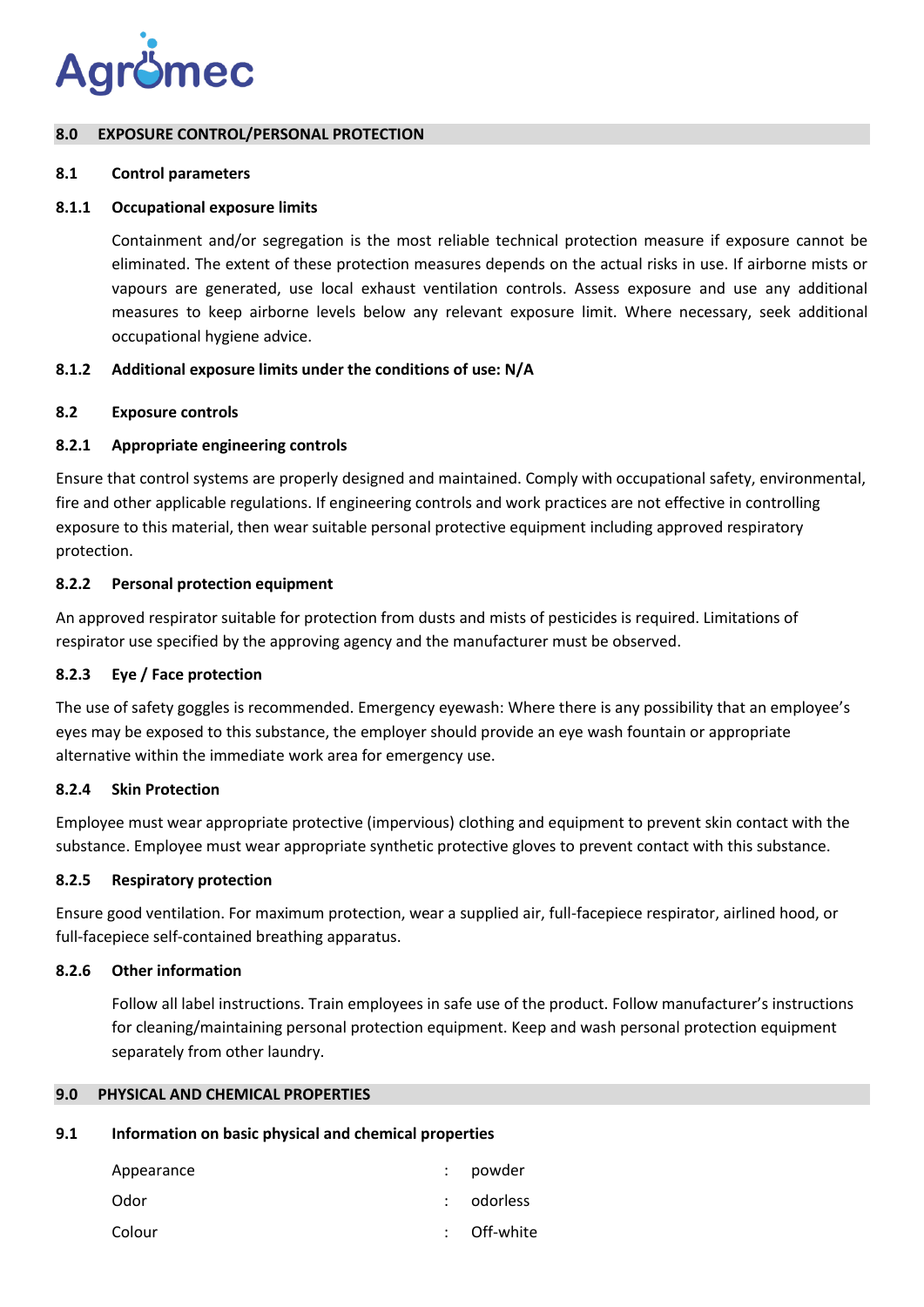

| Flash point $(^{\circ}C)$        |               | : N/A |
|----------------------------------|---------------|-------|
| pH value (1 % emulsion in water) | $\mathcal{L}$ | N/A   |
| Density                          |               | : N/A |
| Oxidizing properties             |               | : N/A |
| <b>Explosive properties</b>      |               | : N/A |
| Auto-ignition temperature        |               | : N/A |
| Decomposition temperature        |               | N/A   |

### **9.2 Other information**

N/A

#### **10.0 STABILITY AND RELIABILITY**

#### **10.1 Reactivity**

No information available

### **10.2 Chemical stability**

Stable under the normal handling and storage coditions.

### **10.3 Possibility of hazardous reactions**

Thermal decomposition may emit toxic fumes of carbon and nitric oxides and organic sulfides.

#### **10.4 Conditions to avoid**

Avoid extreme heat and exposure to light

#### **10.5 Incompatible materials**

Incompatible with acids and compounds which are alkaline in reaction.

### **10.6 Hazardous decomposition products**

The substance decomposes on burning, and producing toxic and corrosive fumes.

#### **10.7 Hazard Polymerization**

Will not occur.

### **11.0 TOXICOLOGICAL INFORMATION**

### **11.1Information on toxicological effects (data on active ingredient)**

Acute toxicity

|  |  | • Inhalation | : LC50 (rat) $>2$ mg/l of air over 4 hours |
|--|--|--------------|--------------------------------------------|
|--|--|--------------|--------------------------------------------|

- Dermal : LD50 (rat) > 5000 mg/kg
- Oral : LD50 (rat) > 5000 mg/kg
- Skin corrosion/Irritation : Mid irritant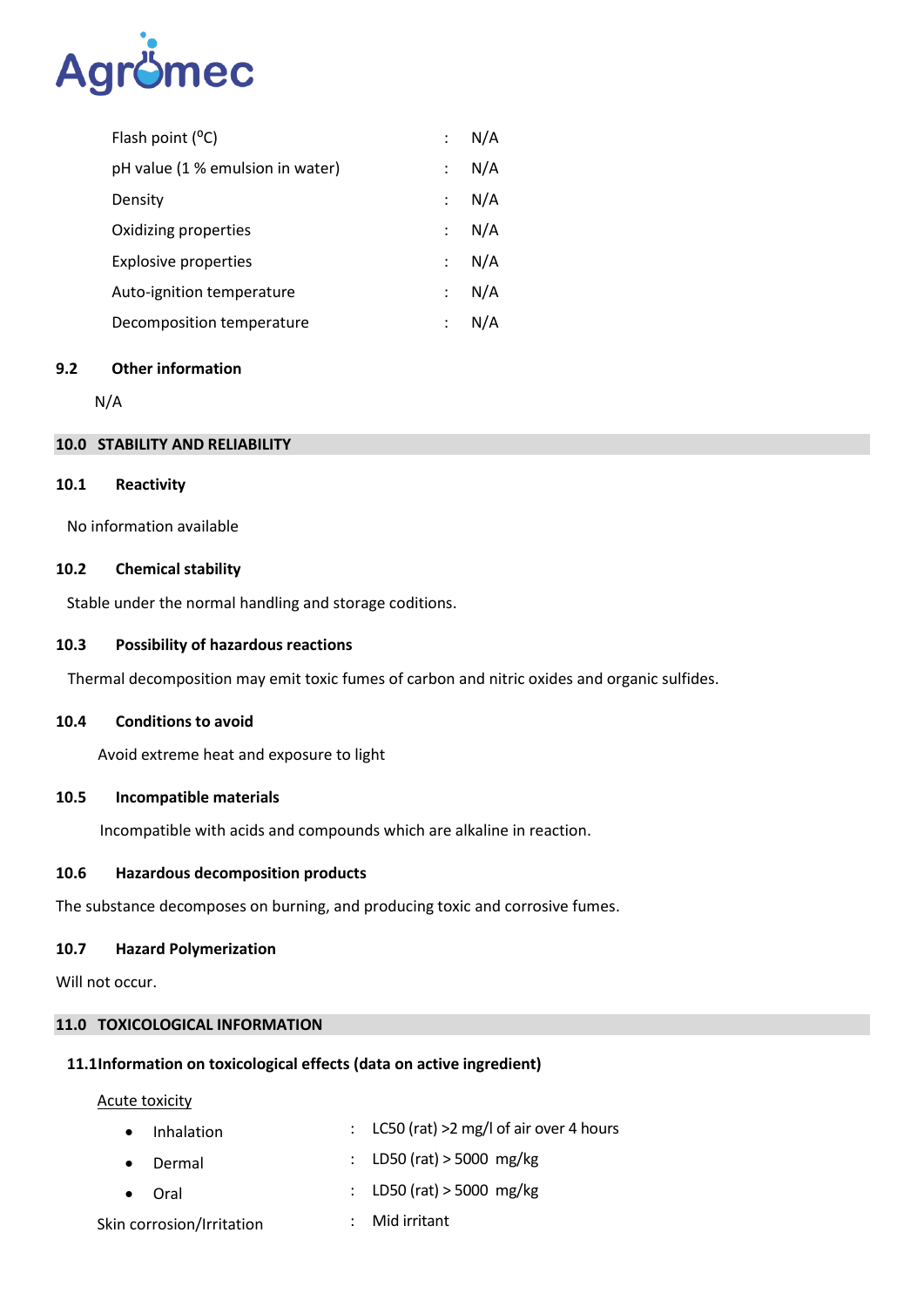

| Eye damage/irritation            |                      | : Mild irritant |
|----------------------------------|----------------------|-----------------|
| Respiratory or skin sanitization | $\mathcal{L}$        | N/A             |
| Repeated exposure                |                      | : N/A           |
| Other information                |                      |                 |
| Germ cell mutagenicity           | $\mathcal{L}$        | Not mutagenic   |
| Carcinogenicity                  | $\mathcal{L}$        | N/A             |
| Reproductive toxicity            |                      | : N/A           |
| STOT- single exposure            | $\mathcal{L}$        | N/A             |
| STOT-repeated exposure           |                      | : $N/A$         |
| Aspiration hazard                | $\ddot{\phantom{0}}$ | N/A             |
|                                  |                      |                 |

#### **12.0 ECOLOGICAL INFORMATION**

### **12.1 Toxicity**

### **12.1.1 Aquatic Toxicity**

The reported LC50 values of the compound are >300 mg/ℓ in rainbow trout and 11.6 mg/ℓ (48 h) in bluegill sunfish.

#### **12.1.2 Avian Toxicity**

**Bees:** Not toxic.

**Birds:** The reported oral LD50 values for the compound are >2510 mg/kg in mallards, >5000 mg/kg in bobwhite quail.

 **Fish:** See section 12.1.1.

#### **12.1.3 Environmental Fate**

. Soil and water: DT50 in clay loam at 15 oC is 8 d. In soil, undergoes oxidation to the corresponding hydroxyl and carbonyl compounds..

#### **12.1.4 Persistence and degradability**

N/A.

### **13.0 DISPOSAL CONSIDERATIONS**

### **13.1 Waste treatment methods**

. See 13.2.

## **13.2 Product / Packaging disposal**

### **13.2.1 Product waste disposal**

Landfill in government approved sites. Never pour untreated waste or surplus products into public sewers or where there is any danger of run-off or seepage into water systems. Comply with local legislation applying to waste disposal.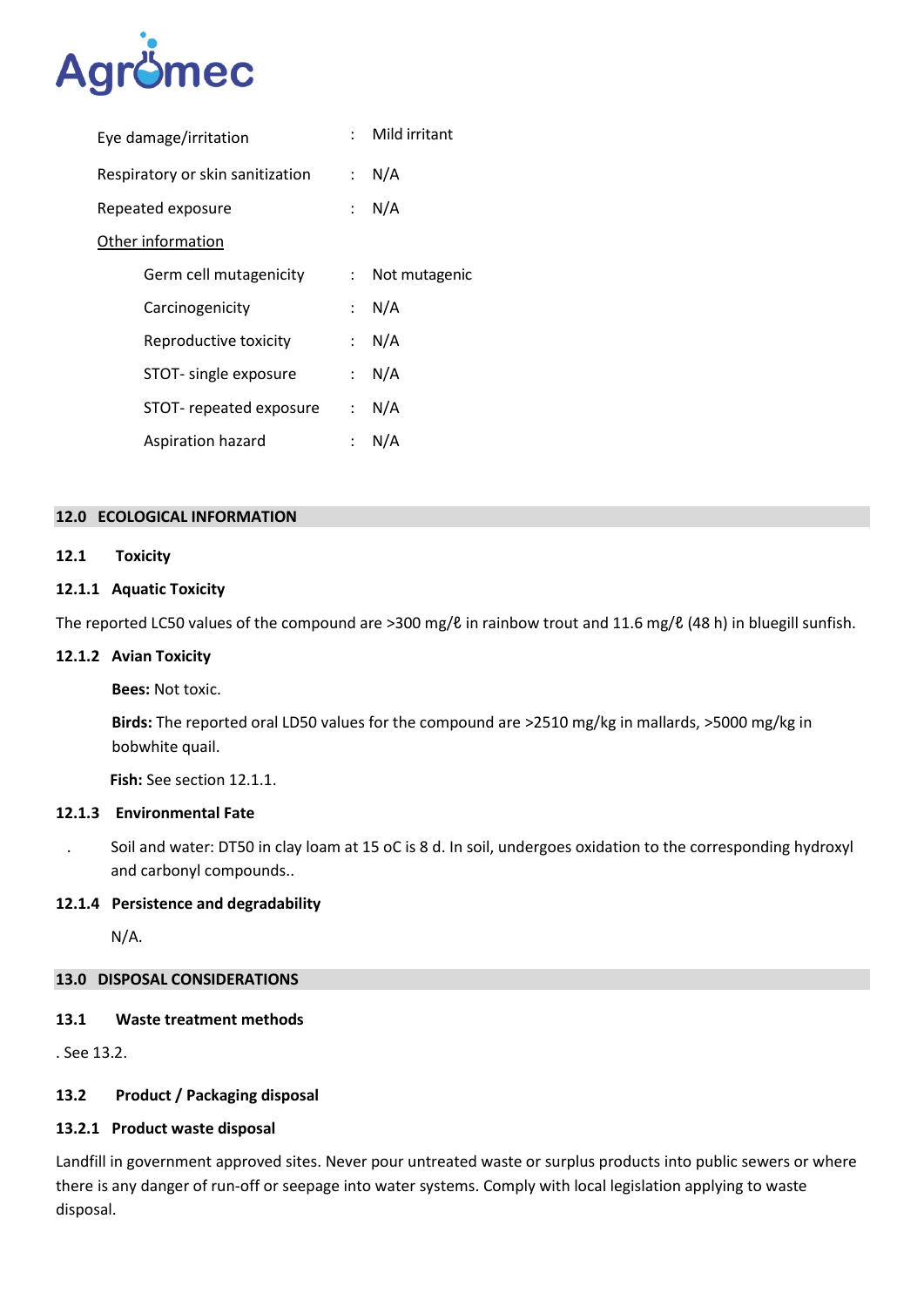

#### **13.2.2 Packing waste disposal**

 Emptied containers retain product residues. Triple rinsing or preferably pressure rinsing containers with water. Add the rinsing to the spray tank. DO NOT dispose of undiluted chemicals on site. Observe all labeled safeguards until container is destroyed. Combustible containers should be disposed of in pesticide incinerators. Noncombustible containers must first be triple rinsed with water, then punctured and transported to a scrap metal facility for recycling or disposal.

#### **14.0 TRANSPORT INFORMATION**

#### **14.1 Land transport (ADR/RID/GGVSE)**

| UN No                | ÷                    | 3077                                                                 |
|----------------------|----------------------|----------------------------------------------------------------------|
| Proper shipping name |                      | ENVIRONMENTALLY HAZARDOUS SUBSTANCE, LIQUID, N.O.S.<br>(Hexythiazox) |
| Class(es)            | $\ddot{\phantom{a}}$ | - 9                                                                  |
| Packing group        | $\ddot{\phantom{a}}$ | - III                                                                |
| Hazard label(s)      | ÷                    | 9, marine pollutant                                                  |

#### **14.2 Sea transport (IMDG-Code/GGVSee)**

| UN-No                | ٠<br>$\cdot$         | 3077                                                                 |
|----------------------|----------------------|----------------------------------------------------------------------|
| Proper shipping name | ٠                    | ENVIRONMENTALLY HAZARDOUS SUBSTANCE, LIQUID, N.O.S.<br>(Hexythiazox) |
| Class(es)            | $\ddot{\phantom{0}}$ | 9                                                                    |
| Packing group        | ÷                    | Ш                                                                    |
| Hazard label(s)      | ÷                    | 9, marine pollutant                                                  |

### **14.3 Air transport (ICAO-IATA/DGR)**

| UN No                |               | 3077                                                                 |
|----------------------|---------------|----------------------------------------------------------------------|
| Proper shipping name |               | ENVIRONMENTALLY HAZARDOUS SUBSTANCE, LIQUID, N.O.S.<br>(Hexythiazox) |
| Class(es)            |               | : 9                                                                  |
| Packing group        | $\mathcal{L}$ | Ш                                                                    |
| Hazard label(s)      |               | 9, marine pollutant                                                  |

### **15.0 REGULATORY INFORMATION**

# **15.1 Risk and safety phrases in accordance with the Directive 2001/58/EC**

| Hazard Symbol         | See section 2.2.2 and 2.1.1 |
|-----------------------|-----------------------------|
| <b>R-Risk Phrases</b> | See section 2.2.2 and 2.1.1 |
| S-Safety Phrases      | See section 2.2.2 and 2.1.1 |